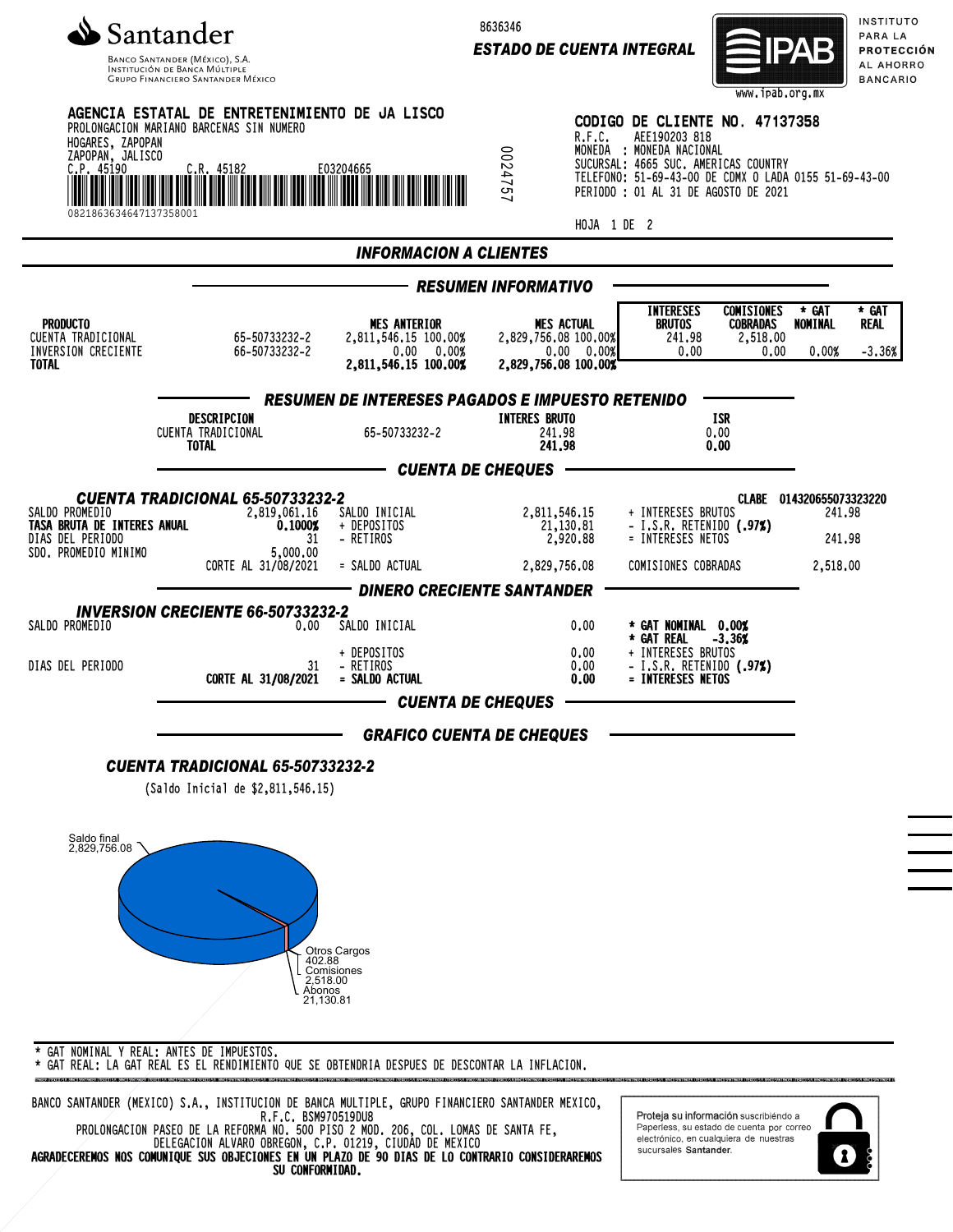8636346

# *ESTADO DE CUENTA INTEGRAL*



**INSTITUCIÓN DE BANCA MÚLTIPLE**<br>INSTITUCIÓN DE BANCA MÚLTIPLE<br>GRUPO FINANCIERO SANTANDER MÉXICO

|                                                                                                                                                                                                           |                                          |                                                                                                                                                                                                                            | DETALLE DE MOVIMIENTOS CUENTA DE CHEQUES                                                                                                                                                                                                                              |                          |                                                     |                                                              |
|-----------------------------------------------------------------------------------------------------------------------------------------------------------------------------------------------------------|------------------------------------------|----------------------------------------------------------------------------------------------------------------------------------------------------------------------------------------------------------------------------|-----------------------------------------------------------------------------------------------------------------------------------------------------------------------------------------------------------------------------------------------------------------------|--------------------------|-----------------------------------------------------|--------------------------------------------------------------|
| <b>FECHA</b><br>31-JUL-2021                                                                                                                                                                               | <b>FOLIO</b>                             | <b>CUENTA TRADICIONAL 65-50733232-2</b><br><b>DESCRIPCION</b><br>SALDO FINAL DEL PERIODO ANTERIOR                                                                                                                          |                                                                                                                                                                                                                                                                       | <b>DEPOSITOS</b>         | <b>RETIROS</b>                                      | CLABE 014320655073323220<br><b>SALDO</b><br>2,811,546.15     |
| 02-AG0-2021<br>02-AG0-2021<br>02-AG0-2021<br>02-AG0-2021<br>02-AG0-2021                                                                                                                                   | 0000000<br>0000000<br>0000000<br>0000000 | I V A JUL 2021<br>COM MEMBRESIA PAQ TRANSACC 2 JUL 2021                                                                                                                                                                    | ABO POR INTERESES DEL PERIODO 01-07-2021 AL 31-07-2021<br>COMISION CHEQUES PAGADOS N.OP.: 0000001 JUL 2021                                                                                                                                                            | 241.98                   | 18.00<br>2.88<br>2,500.00                           | 2,811,788.13<br>2,811,770.13<br>2,811,767.25<br>2,809,267.25 |
| 17-AG0-2021                                                                                                                                                                                               | 0000000<br>5176895                       | I V A JUL 2021<br>ABONO TRANSFERENCIA SPEI HORA 10:33:30<br>RECIBIDO DE BBVA BANCOMER<br>DE LA CUENTA 012180001983581333<br>CLAVE DE RASTREO 002601002108170000056210<br>REF 0661029<br>CONCEPTO F-799<br>RFC 0SM150106MM9 | DEL CLIENTE OPERADORA DE SITES M EXICANOS SA DE CV                                                                                                                                                                                                                    | 20,888.83                | 400.00                                              | 2,808,867.25<br>2,829,756.08                                 |
|                                                                                                                                                                                                           |                                          | <b>TOTAL</b>                                                                                                                                                                                                               |                                                                                                                                                                                                                                                                       | 21,130.81                | 2,920.88                                            | 2,829,756.08                                                 |
| <b>FECHA</b><br>31-JUL-2021                                                                                                                                                                               | <b>FOLIO</b>                             | <b>INVERSION CRECIENTE 66-50733232-2</b><br>DESCRIPCION<br>SALDO FINAL DEL PERIODO ANTERIOR<br><b>TOTAL</b>                                                                                                                | DETALLE DE MOVIMIENTOS DINERO CRECIENTE SANTANDER                                                                                                                                                                                                                     | <b>DEPOSITOS</b><br>0.00 | <b>RETIROS</b><br>0.00                              | <b>SALDO</b><br>0.00<br>0.00                                 |
|                                                                                                                                                                                                           |                                          |                                                                                                                                                                                                                            | <b>INFORMACION FISCAL</b>                                                                                                                                                                                                                                             |                          |                                                     |                                                              |
| <b>FOLIO INTERNO :</b><br><b>FECHA Y HORA DE EXPEDICION :</b><br>FECHA Y HORA DE CERTIFICACION :<br>REGIMEN FISCAL DEL EMISOR :<br>UNIDAD DE MEDIDA :<br><b>METODO DE PAGO :</b><br>TIPO DE COMPROBANTE : | UUID DEL TIMBRADO                        | 84A30FA6-2171-48F6-805D-98A786FFAA1C<br>LUGAR DE EXPEDICION DEL COMPROBANTE :                                                                                                                                              | NUM. DE CERTIFICADO DEL EMISOR<br>00001000000504535458<br>65507332322<br>2021-09-02T03:52:09<br>2021-09-02T03:52:09<br>601 - GENERAL DE LEY PERSONAS MORALES<br>01219 - CIUDAD DE MEXICO<br>E48 - UNIDAD DE SERVICIO<br>PUE - PAGO EN UNA SOLA EXHIBICION.<br>INGRESO |                          | NUM. DE CERTIFICADO DEL SAT<br>00001000000505211329 |                                                              |

## SELLO DIGITAL DEL EMISOR

XSH3VNCZ3F39eEYrTj/uNTVEBJ0VQdZ1X18/qynxv4yXJZZGyVtjBFQHyB38XI/rPKvYKjU1IN/ZyNKLG0T+Qt0UV0X/yulz9CCMQVtNSagLvV/yZUyWlXU8ky1PHSi3DhGUpiOZJAyrubFE XlVp3Rg8sXKEWADLnteXzCSLs/1XGR1KxWsLS4j88+bOAPsZ2mjX7+QU/LSaXaraL0CTrBJxn5/xC13COCur3k5naBgOuG3a315HMDwVQnv/POXGoGlKiFeGFa5MAKt6y3m4+vjW0z4jA3UdQ Vj2L3lQB8XE398216YPPLTw8oeAzIL81CQe7jk9uE15nKg+7lPLA==

## SELLO DIGITAL DEL SAT

2JJcNn6nG/EwnupzZIbluhtFEOWOjMJpupK2vQTpBadvchZsqOKQHds/bJgwRHe5iJrpagPe//dn9n61h9YWgLohn+QFcl5ywKXToXZe1mZUZjHqFGnmqevehbLSeK+goA3FodyUUYVEL03X/ SZQUAtQU+wrM8ZMVeVUDADMMQMCMUOCTIeUTIVPKQ8eJPWDJXUECI/K3FUYPY/j3/QTIURDeZTAESWZFQVJFZEEL+RQ1Zt0luTTIPBQT3K8MYAIZM1JOWM4rt/NMKZ4IBXV+4l8erY5lXT9X f5hPGhWWIQjOsEMmZjgVpbxzozWtU5Pbfqboz+d7tMV+B9HXItwA==

#### CADENA ORIGINAL DEL COMPLEMENTO DE CERTIFICACION DEL SAT

||1.1|84A30FA6-2171-48F6-805D-98A786FFAA1C|2021-09-02T03:52:09|INT020124V62|XsHS0NC2SF39eEYrfj/uNf0EbJ00dazTX18/qynxv4yXJz2GyVtjBFdHyB58XI7rPkvYk jU1iN7ZynkLG6T+Qt0Ov6x/yulz9CcCMQvtnSagLvv7yZ0ywlXO8ky1PHsi5DhGDpioZJAyrubFEXlVp3Rg8sXKEWADLnteXzCSLs/1XGR1KxWsLS4j88+bOAPsZ2mjX7+QU/LSaXaraL0CTr BJxn5/xC13COCur3k5naBgOuG3a315HMDwVQnv/POXGoGlKiFeGFa5MAKt6y3m4+vjW0z4jA3UdQVj2L3lQB8XE398216YPPLTw8oeAzIL81CQe7jk9uE15nKg+7lPLA==|00001000000505 211329||

## ESTE DOCUMENTO ES UNA REPRESENTACIÓN IMPRESA DE UN CFDI PAGO EN UNA SOLA EXHIBICION